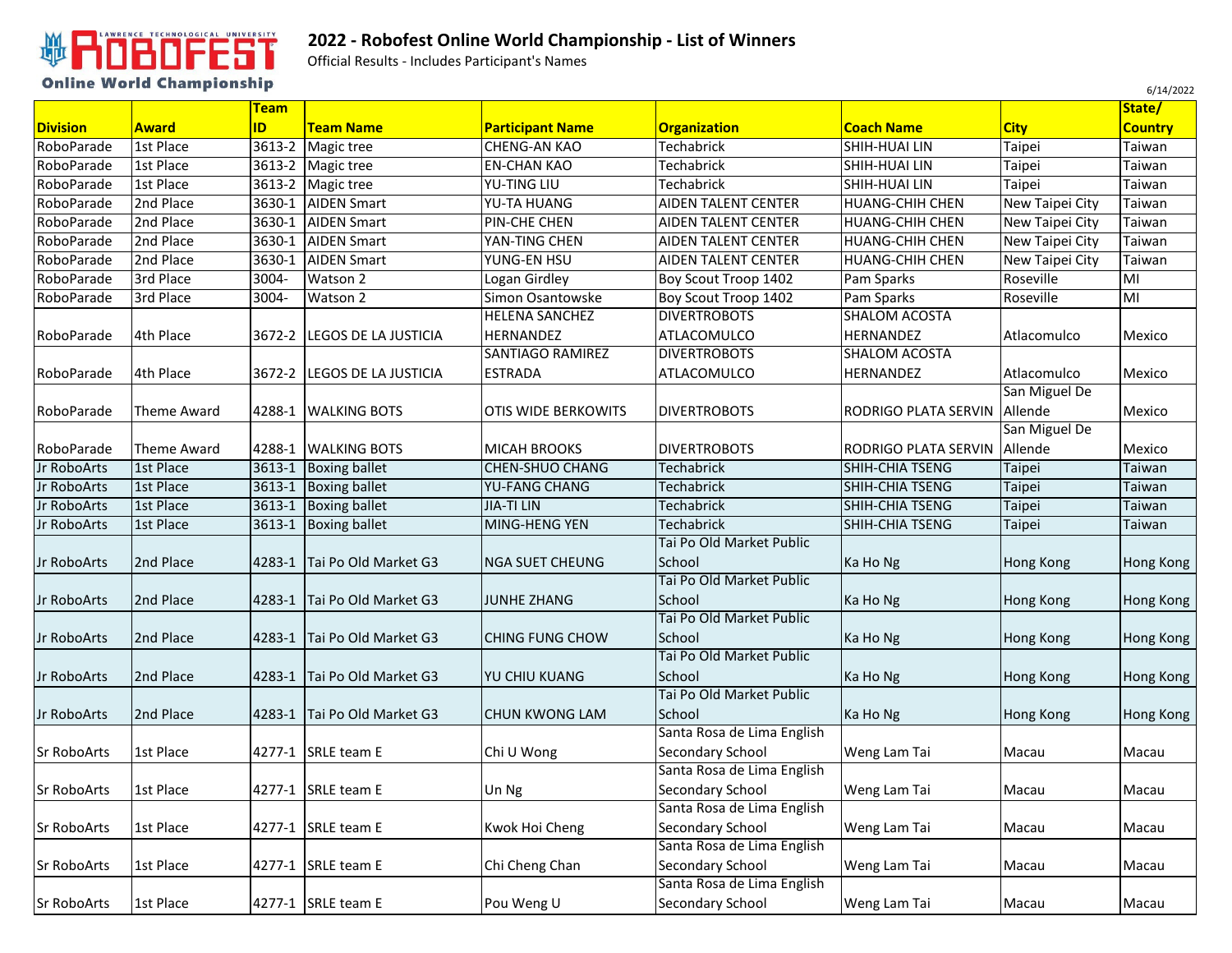# **徐昌日日日日三日 Online World Championship**

### **2022 - Robofest Online World Championship - List of Winners**

|                 | <b>Online World Championship</b> |              |                                          |                                          |                                                |                             |             | 6/14/2022      |
|-----------------|----------------------------------|--------------|------------------------------------------|------------------------------------------|------------------------------------------------|-----------------------------|-------------|----------------|
|                 |                                  | <b>Team</b>  |                                          |                                          |                                                |                             |             | State/         |
| <b>Division</b> | <b>Award</b>                     | ID           | Team Name                                | <b>Participant Name</b>                  | <b>Organization</b>                            | <b>Coach Name</b>           | <b>City</b> | <b>Country</b> |
|                 |                                  |              |                                          | VALENTINO LEDEZMA                        |                                                |                             |             |                |
| Sr RoboArts     | 2nd Place                        | 3385-4       | <b>BLIND ART</b>                         | <b>DURAN</b>                             | PREPARATORIA #3 UAEH                           | SAMUEL RUIZ ORTIZ           | Pachuca     | <b>HIDALGO</b> |
|                 |                                  |              |                                          | <b>OLIVER MACDIEL</b>                    |                                                |                             |             |                |
| Sr RoboArts     | 2nd Place                        | 3385-4       | <b>BLIND ART</b>                         | <b>MELCHOR HERNANDEZ</b>                 | PREPARATORIA #3 UAEH                           | SAMUEL RUIZ ORTIZ           | Pachuca     | <b>HIDALGO</b> |
|                 |                                  |              |                                          | <b>JESUS YAHIR RUBALCABA</b>             |                                                |                             |             |                |
| Sr RoboArts     | 2nd Place                        | 3385-4       | <b>BLIND ART</b>                         | <b>ORTIZ</b>                             | PREPARATORIA #3 UAEH                           | SAMUEL RUIZ ORTIZ           | Pachuca     | <b>HIDALGO</b> |
| Sr RoboArts     | 2nd Place                        | 3385-4       | <b>BLIND ART</b>                         | <b>OCTAVIO LUCAS ANGELES</b>             | PREPARATORIA #3 UAEH                           | SAMUEL RUIZ ORTIZ           | Pachuca     | <b>HIDALGO</b> |
|                 |                                  |              |                                          | <b>ERIKA MONSERRATH</b>                  |                                                |                             |             |                |
| Sr RoboArts     | 2nd Place                        | 3385-4       | <b>BLIND ART</b>                         | ARTEAGA TEJEDA                           | PREPARATORIA #3 UAEH                           | SAMUEL RUIZ ORTIZ           | Pachuca     | <b>HIDALGO</b> |
| Jr UMC          | 1st Place                        | $3627 - 4$   | Chingshin C                              | <b>LIN CHIEN</b>                         | <b>CHINGSHIN ACADEMY</b>                       | YEN-JU NIU                  | Taipei      | Taiwan         |
| Jr UMC          | 1st Place                        | 3627-4       | Chingshin C                              | LIN YI-TIEN                              | <b>CHINGSHIN ACADEMY</b>                       | YEN-JU NIU                  | Taipei      | Taiwan         |
| Jr UMC          | 1st Place                        | 3627-4       | Chingshin C                              | <b>CHI-WEI CHANG</b>                     | <b>CHINGSHIN ACADEMY</b>                       | YEN-JU NIU                  | Taipei      | Taiwan         |
| Jr UMC          | 1st Place                        | 3627-4       | Chingshin C                              | MENG-TING LEE                            | <b>CHINGSHIN ACADEMY</b>                       | YEN-JU NIU                  | Taipei      | Taiwan         |
| Jr UMC          | 2nd Place                        | 4148-1       | CDSJ5-UMCJR                              | Lat Long Chan                            | Colgio Diocesano de So Jos                     | CHI SENG LAM                | Macau       | Macau          |
| Jr UMC          | 2nd Place                        | 4148-1       | CDSJ5-UMCJR                              | Chi Fong Lo                              | Colgio Diocesano de So Jos                     | CHI SENG LAM                | Macau       | Macau          |
| Jr UMC          | 2nd Place                        | 4148-1       | CDSJ5-UMCJR                              | Weng Tat Lei                             | Colgio Diocesano de So Jos                     | CHI SENG LAM                | Macau       | Macau          |
| Sr UMC          | 1st Place                        | 4258-1       | Cheng Yi Senior High School              | <b>KAI-YU CHANG</b>                      | Cheng Yi Senior High School                    | <b>TE-MIN TSAI</b>          | Kaohsiung   | Taiwan         |
| Sr UMC          | 1st Place                        | 4258-1       | Cheng Yi Senior High School PO-YAN CHEN  |                                          | Cheng Yi Senior High School                    | <b>TE-MIN TSAI</b>          | Kaohsiung   | Taiwan         |
| Sr UMC          | 1st Place                        | 4258-1       | Cheng Yi Senior High School              | <b>DAI-WEI WU</b>                        | Cheng Yi Senior High School                    | <b>TE-MIN TSAI</b>          | Kaohsiung   | Taiwan         |
| Sr UMC          | 1st Place                        | 4258-1       | Cheng Yi Senior High School CI-TING SUEN |                                          | Cheng Yi Senior High School                    | <b>TE-MIN TSAI</b>          | Kaohsiung   | Taiwan         |
|                 |                                  |              |                                          | <b>DANIEL ELI MELITON</b>                |                                                | <b>RODRIGO RODRIGUEZ</b>    |             |                |
| Sr UMC          | 2nd Place                        | 2895-1       | <b>ARABOTS INVENTORS</b>                 | <b>VALENCIA</b>                          | <b>Arabots Robotics</b>                        | <b>RODRIGUEZ</b>            | Toluca      | Mexico         |
|                 |                                  |              |                                          | <b>ANTONIO MONTES DE OCA</b>             |                                                | <b>RODRIGO RODRIGUEZ</b>    |             |                |
| Sr UMC          | 2nd Place                        | 2895-1       | <b>ARABOTS INVENTORS</b>                 | <b>CASTRO</b>                            | <b>Arabots Robotics</b>                        | <b>RODRIGUEZ</b>            | Toluca      | Mexico         |
| Sr UMC          | 3rd Place                        | 4257-1 JAK   |                                          | <b>Bright Andoh</b>                      | <b>Prempeh College</b>                         | Kwame Owusu Opoku           | Kumasi      | Ghana          |
| Sr UMC          | 3rd Place                        | $4257 - 1$   | <b>JAK</b>                               | Frank Kusi Appiah                        | Prempeh College                                | Kwame Owusu Opoku           | Kumasi      | Ghana          |
| Sr UMC          | 3rd Place                        | $4257 - 1$   | <b>JAK</b>                               | Michael Nkema                            | <b>Prempeh College</b>                         | Kwame Owusu Opoku           | Kumasi      | Ghana          |
| Sr UMC          | 3rd Place                        | $4257 - 1$   | <b>JAK</b>                               | Seth Afeku                               | <b>Prempeh College</b>                         | Kwame Owusu Opoku           | Kumasi      | Ghana          |
|                 | Outstanding                      |              |                                          | <b>EDGAR ALEJANDRO</b>                   |                                                | <b>JESUS GIOVANNI RAMOS</b> |             |                |
| Sr UMC          | Introduction                     |              | 2897-1 GARAGE                            | SANCHEZ ZARATE                           | Garage Enterprise                              | <b>GASPAR</b>               | Tepalcingo  | <b>MEXICO</b>  |
|                 | Outstanding                      |              |                                          | ALEXANDER PACHECO                        |                                                | <b>JESUS GIOVANNI RAMOS</b> |             |                |
| Sr UMC          | Introduction                     |              | 2897-1 GARAGE                            | <b>TAPIA</b>                             | Garage Enterprise                              | <b>GASPAR</b>               | Tepalcingo  | <b>MEXICO</b>  |
|                 | Outstanding                      |              |                                          |                                          |                                                | <b>JESUS GIOVANNI RAMOS</b> |             |                |
| Sr UMC          | Introduction                     |              | 2897-1 GARAGE                            | ANCEL RICARDEZ SANCHEZ Garage Enterprise |                                                | <b>GASPAR</b>               | Tepalcingo  | <b>MEXICO</b>  |
|                 | Outstanding                      |              |                                          | <b>IMMACULATE MILENA</b>                 | OUR LADY OF GRACE SENIOR ZACHEUS AMOAKO        |                             |             |                |
| Sr UMC          | Introduction                     | 4252-1 SWECK |                                          | <b>BACHEYIE TENPOU</b>                   | HIGH SCHOOL                                    | <b>DARKO</b>                | Kumasi      | Ghana          |
|                 | Outstanding                      |              |                                          |                                          | <b>OUR LADY OF GRACE SENIOR ZACHEUS AMOAKO</b> |                             |             |                |
| Sr UMC          | Introduction                     | 4252-1 SWECK |                                          | AMY RUTH ADDO                            | HIGH SCHOOL                                    | <b>DARKO</b>                | Kumasi      | Ghana          |
|                 | Outstanding                      |              |                                          |                                          | <b>OUR LADY OF GRACE SENIOR</b>                | <b>ZACHEUS AMOAKO</b>       |             |                |
| Sr UMC          | Introduction                     | 4252-1 SWECK |                                          | <b>OMRINAH SAMPANBIRE</b>                | <b>HIGH SCHOOL</b>                             | <b>DARKO</b>                | Kumasi      | Ghana          |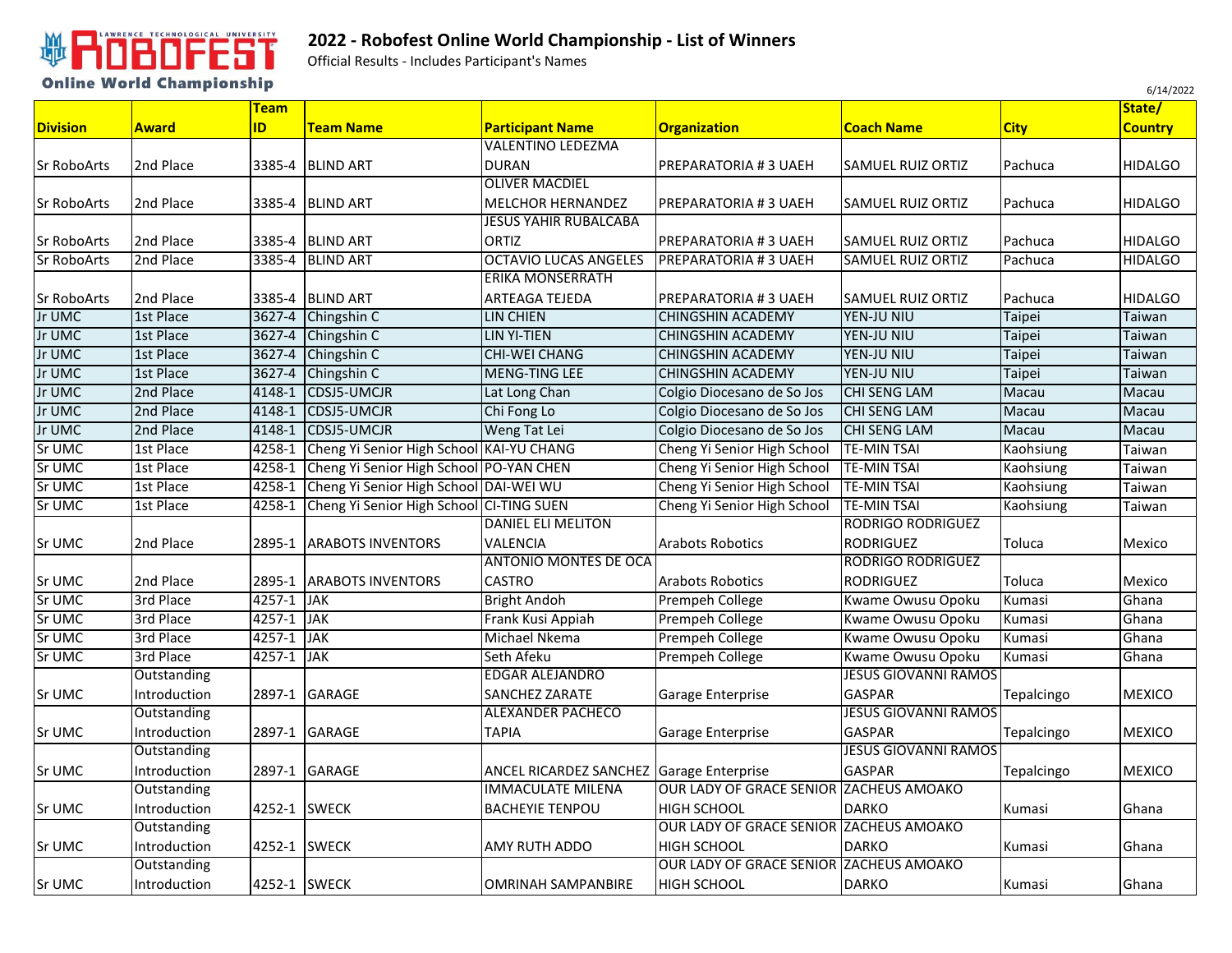

 $6/14/2022$ 

|                       |                         |                          |                                                |                          |                                         |                          |                      | 0/14/2022                |
|-----------------------|-------------------------|--------------------------|------------------------------------------------|--------------------------|-----------------------------------------|--------------------------|----------------------|--------------------------|
| <b>Division</b>       | <b>Award</b>            | <b>Team</b><br><b>ID</b> | Team Name                                      | <b>Participant Name</b>  | <b>Organization</b>                     | <b>Coach Name</b>        | <b>City</b>          | State/<br><b>Country</b> |
|                       | Outstanding             |                          |                                                |                          | OUR LADY OF GRACE SENIOR ZACHEUS AMOAKO |                          |                      |                          |
| Sr UMC                | Introduction            | 4252-1 SWECK             |                                                | <b>Isaac Barnor</b>      | <b>HIGH SCHOOL</b>                      | <b>DARKO</b>             | Kumasi               | Ghana                    |
|                       |                         |                          |                                                | LUISA FHERNANDA PEREZ    |                                         |                          |                      |                          |
| Sr RoboMed            | 1st Place               |                          | 3385-3 VERUM                                   | <b>ROMERO</b>            | <b>PREPARATORIA #3 UAEH</b>             | <b>SAMUEL RUIZ ORTIZ</b> | Pachuca              | <b>HIDALGO</b>           |
| Sr RoboMed            | 1st Place               | 3385-3                   | <b>VERUM</b>                                   | XAIL RAMIREZ SOLIS       | PREPARATORIA # 3 UAEH                   | <b>SAMUEL RUIZ ORTIZ</b> | Pachuca              | <b>HIDALGO</b>           |
| Sr RoboMed            | 1st Place               | 3385-3                   | <b>VERUM</b>                                   | <b>MARIANA GALINDO</b>   | <b>PREPARATORIA #3 UAEH</b>             | <b>SAMUEL RUIZ ORTIZ</b> | Pachuca              | <b>HIDALGO</b>           |
|                       |                         |                          |                                                | ANA PAOLA APODACA        |                                         |                          |                      |                          |
|                       |                         |                          | 3385-3 VERUM                                   |                          |                                         |                          |                      | <b>HIDALGO</b>           |
| Sr RoboMed<br>College | 1st Place               |                          |                                                | <b>MENENDEZ</b>          | <b>PREPARATORIA #3 UAEH</b>             | <b>SAMUEL RUIZ ORTIZ</b> | Pachuca              | Saudi                    |
|                       |                         |                          |                                                |                          |                                         |                          |                      |                          |
| RoboMed               | 1st Place               | 4269-1                   | <b>EE</b> Team                                 | Leena Saleh              | King Abdulaziz University               | Ghada Shalabi            | Jeddah               | Arabia<br>Saudi          |
| College               |                         |                          |                                                |                          |                                         |                          |                      |                          |
| RoboMed               | 1st Place               | 4269-1                   | <b>EE</b> Team                                 | Nora Badawoud            | King Abdulaziz University               | Ghada Shalabi            | Jeddah               | Arabia                   |
| College               |                         |                          |                                                |                          |                                         |                          |                      | Saudi                    |
| RoboMed               | 1st Place               | 4269-1                   | <b>EE</b> Team                                 | Raghad Alfalati          | King Abdulaziz University               | Ghada Shalabi            | Jeddah               | Arabia                   |
| College               |                         |                          |                                                |                          |                                         |                          |                      | Saudi                    |
| RoboMed               | 2nd Place               |                          | 4267-1 BD Detector                             | <b>Rahaf Alem</b>        | King Abdulaziz University               | Rahaf Alem               | Jeddah               | Arabia                   |
| College               |                         |                          |                                                |                          |                                         |                          |                      | Saudi                    |
| RoboMed               | 2nd Place               | 4267-1                   | <b>BD Detector</b>                             | Raghad Aljondi           | King Abdulaziz University               | Rahaf Alem               | Jeddah               | Arabia                   |
|                       |                         |                          |                                                |                          | Tai Po Old Market Public                |                          |                      |                          |
| Jr Exhibition         | 1st Place               | 4282-1                   | Tai Po Old Market G2                           | <b>CAPRIO YIN HEI GE</b> | School                                  | <b>PIK YAN WONG</b>      | <b>Hong Kong</b>     | Hong Kong                |
|                       |                         |                          |                                                |                          | Tai Po Old Market Public                |                          |                      |                          |
| Jr Exhibition         | 1st Place               | 4282-1                   | Tai Po Old Market G2                           | <b>CHUNG HOK LAU</b>     | School                                  | <b>PIK YAN WONG</b>      | <b>Hong Kong</b>     | Hong Kong                |
|                       |                         |                          |                                                |                          | Tai Po Old Market Public                |                          |                      |                          |
| Jr Exhibition         | 1st Place               | 4282-1                   | Tai Po Old Market G2                           | YAT HEI SHERLOCK WU      | School                                  | PIK YAN WONG             | <b>Hong Kong</b>     | Hong Kong                |
|                       |                         |                          |                                                |                          | Tai Po Old Market Public                |                          |                      |                          |
| Jr Exhibition         | 1st Place               | 4282-1                   | Tai Po Old Market G2                           | CHUN NAM CHENG           | School                                  | PIK YAN WONG             | <b>Hong Kong</b>     | Hong Kong                |
|                       |                         |                          |                                                |                          | Detroit Country Day Middle              |                          |                      |                          |
| Jr Exhibition         | 2nd Place               | 3122-1                   | QALLZ                                          | Levi Citron              | School                                  | Jennifer Degazio         | <b>Beverly Hills</b> | MI                       |
|                       |                         |                          |                                                |                          | Detroit Country Day Middle              |                          |                      |                          |
| Jr Exhibition         | 2nd Place               | 3122-1                   | QALLZ                                          | Lyle Stover              | School                                  | Jennifer Degazio         | <b>Beverly Hills</b> | MI                       |
|                       |                         |                          |                                                |                          | <b>Detroit Country Day Middle</b>       |                          |                      |                          |
| Jr Exhibition         | 2nd Place               | 3122-1                   | QALLZ                                          | Ali Shehadi              | School                                  | Jennifer Degazio         | <b>Beverly Hills</b> | MI                       |
|                       |                         |                          |                                                |                          | Detroit Country Day Middle              |                          |                      |                          |
| Jr Exhibition         | 2nd Place               | 3122-1 QALLZ             |                                                | Zohair Bhinderwala       | School                                  | Jennifer Degazio         | <b>Beverly Hills</b> | MI                       |
|                       |                         |                          |                                                |                          | <b>Detroit Country Day Middle</b>       |                          |                      |                          |
| Jr Exhibition         | 2nd Place               | 3122-1                   | QALLZ                                          | Qassim Bazzi             | School                                  | Jennifer Degazio         | <b>Beverly Hills</b> | MI                       |
|                       |                         |                          |                                                |                          | Li Cheng Uk Government                  |                          |                      |                          |
| Jr Exhibition         | Innovation Award 4280-1 |                          | <b>6A Innovative Creators</b>                  | JEREMY NINSAN CHHETRI    | <b>Primary School</b>                   | Hiu-Wai Lau              | <b>Hong Kong</b>     | Hong Kong                |
|                       |                         |                          |                                                |                          | Li Cheng Uk Government                  |                          |                      |                          |
| Jr Exhibition         |                         |                          | Innovation Award 4280-1 6A Innovative Creators | <b>SACHEEN GURUNG</b>    | <b>Primary School</b>                   | Hiu-Wai Lau              | <b>Hong Kong</b>     | Hong Kong                |
|                       |                         |                          |                                                |                          |                                         |                          |                      |                          |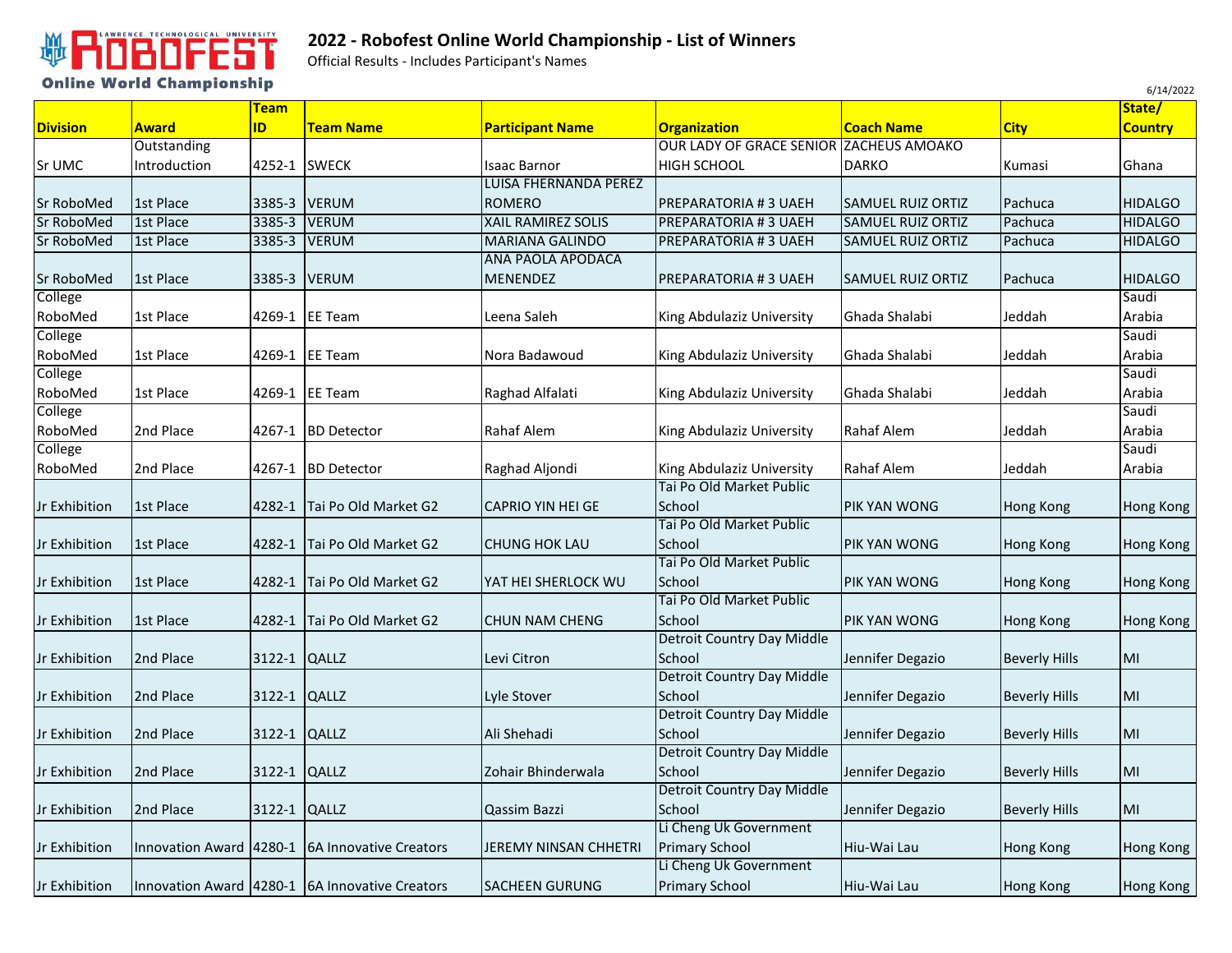

|                      | <b>Unline World Championship</b> |           |                               |                           |                              |                          |                         | 6/14/2022               |
|----------------------|----------------------------------|-----------|-------------------------------|---------------------------|------------------------------|--------------------------|-------------------------|-------------------------|
|                      |                                  | Team      |                               |                           |                              |                          |                         | State/                  |
| <b>Division</b>      | <b>Award</b>                     | ID        | <b>Team Name</b>              | <b>Participant Name</b>   | <b>Organization</b>          | <b>Coach Name</b>        | <b>City</b>             | <b>Country</b>          |
|                      |                                  |           |                               | <b>JOSHUA MANGILIMAN</b>  | Li Cheng Uk Government       |                          |                         |                         |
| Jr Exhibition        | Innovation Award 4280-1          |           | <b>6A Innovative Creators</b> | <b>RIVERA</b>             | <b>Primary School</b>        | Hiu-Wai Lau              | <b>Hong Kong</b>        | <b>Hong Kong</b>        |
|                      |                                  |           |                               | <b>MATime TrialsHEW</b>   | Li Cheng Uk Government       |                          |                         |                         |
| Jr Exhibition        | Innovation Award 4280-1          |           | <b>6A Innovative Creators</b> | <b>MANGILIMAN RIVERA</b>  | <b>Primary School</b>        | Hiu-Wai Lau              | <b>Hong Kong</b>        | Hong Kong               |
|                      |                                  |           |                               |                           | Li Cheng Uk Government       |                          |                         |                         |
| Jr Exhibition        | Innovation Award 4280-1          |           | <b>6A Innovative Creators</b> | <b>HO WAI ZHANG</b>       | <b>Primary School</b>        | Hiu-Wai Lau              | <b>Hong Kong</b>        | <b>Hong Kong</b>        |
| Jr Exhibition        | <b>Creativity Award</b>          | $26 - 4$  | <b>Dolfinians</b>             | Marcelis Gunn             | <b>Cranbrook Schools</b>     | <b>Katie Bis</b>         | <b>Bloomfield Hills</b> | MI                      |
| <b>Sr Exhibition</b> | 1st Place                        | 2705-2    | Cornhole Rail Gun             | Maria Rosvold             | <b>SMART Labs</b>            | Erik Rosvold             | Rochester               | $\overline{\mathsf{M}}$ |
| <b>Sr Exhibition</b> | 1st Place                        | 2705-2    | Cornhole Rail Gun             | Nik Lowe                  | <b>SMART Labs</b>            | Erik Rosvold             | Rochester               | MI                      |
|                      |                                  |           |                               |                           | Po Leung Kuk Centenary Li    |                          |                         |                         |
| <b>Sr Exhibition</b> | 2nd Place                        | 4273-1    | <b>PLKCLSCMC Robotic Team</b> | <b>HOI YAN WONG</b>       | Shiu Chung Memorial          | Kin Pong Wong            | Hong Kong               | Hong Kong               |
|                      |                                  |           |                               |                           | Po Leung Kuk Centenary Li    |                          |                         |                         |
| <b>Sr Exhibition</b> | 2nd Place                        |           | 4273-1 PLKCLSCMC Robotic Team | <b>KUAN LAM LI</b>        | Shiu Chung Memorial          | Kin Pong Wong            | Hong Kong               | Hong Kong               |
|                      |                                  |           |                               |                           | Po Leung Kuk Centenary Li    |                          |                         |                         |
| <b>Sr Exhibition</b> | 2nd Place                        |           | 4273-1 PLKCLSCMC Robotic Team | <b>MAN HEI FU</b>         | Shiu Chung Memorial          | Kin Pong Wong            | Hong Kong               | Hong Kong               |
|                      | Archaeopteryx                    |           |                               |                           |                              |                          |                         |                         |
|                      | Transitional                     |           |                               | ANTONIO MONTES DE OCA     |                              | <b>RODRIGO RODRIGUEZ</b> |                         |                         |
| <b>Sr Exhibition</b> | <b>Species Award</b>             |           | 2895-4 ARABOTS                | <b>CASTRO</b>             | <b>Arabots Robotics</b>      | <b>RODRIGUEZ</b>         | Toluca                  | <b>MEX</b>              |
|                      | Archaeopteryx                    |           |                               |                           |                              |                          |                         |                         |
|                      | Transitional                     |           |                               | <b>DANIEL ELI MELITON</b> |                              | <b>RODRIGO RODRIGUEZ</b> |                         |                         |
| <b>Sr Exhibition</b> | <b>Species Award</b>             |           | 2895-4 ARABOTS                | <b>VALENCIA</b>           | <b>Arabots Robotics</b>      | <b>RODRIGUEZ</b>         | Toluca                  | <b>MEX</b>              |
|                      | Entrepreneurial                  |           |                               |                           | <b>East Lake Engineering</b> |                          |                         |                         |
| <b>Sr Exhibition</b> | Award                            |           | 3549-3 Eagle - 3              | <b>Tyler Summerville</b>  | Academy                      | <b>Malay Bhatt</b>       | Tarpon Springs          | FL                      |
|                      | Entrepreneurial                  |           |                               |                           | <b>East Lake Engineering</b> |                          |                         |                         |
| <b>Sr Exhibition</b> | Award                            |           | 3549-3 Eagle - 3              | Aiden Duncan              | Academy                      | <b>Malay Bhatt</b>       | <b>Tarpon Springs</b>   | FL                      |
| Jr BottleSumo        |                                  |           |                               |                           |                              |                          |                         |                         |
| <b>Time Trials</b>   | 1st Place                        | $26 - 6$  | Leo                           | Leo Yan                   | <b>Cranbrook Schools</b>     | <b>Katie Bis</b>         | <b>Bloomfield Hills</b> | MI                      |
| Jr BottleSumo        |                                  |           |                               |                           |                              |                          |                         |                         |
| <b>Time Trials</b>   | 2nd Place                        | 421-3     | MS003                         | Hanjin Park               | Dong-Jak Center KOREA        | <b>KYUNGSEOL LEE</b>     | Seoul                   | Seoul                   |
| Jr BottleSumo        |                                  |           |                               |                           |                              |                          |                         |                         |
| <b>Time Trials</b>   | 2nd Place                        | $421 - 3$ | MS003                         | Seongyun Kim              | Dong-Jak Center KOREA        | <b>KYUNGSEOL LEE</b>     | Seoul                   | Seoul                   |
| Jr BottleSumo        |                                  |           |                               |                           |                              |                          |                         |                         |
| <b>Time Trials</b>   | 3rd Place                        | $26 - 5$  | Cranbrook Brookside           | <b>William Wang</b>       | <b>Cranbrook Schools</b>     | <b>Katie Bis</b>         | <b>Bloomfield Hills</b> | MI                      |
| Jr BottleSumo        |                                  |           |                               |                           |                              |                          |                         |                         |
| <b>Time Trials</b>   | 3rd Place                        | $26 - 5$  | Cranbrook Brookside           | <b>Keaton Ellis</b>       | <b>Cranbrook Schools</b>     | <b>Katie Bis</b>         | <b>Bloomfield Hills</b> | MI                      |
| Jr BottleSumo        |                                  |           |                               |                           |                              |                          |                         |                         |
| <b>Time Trials</b>   | 4th Place                        | 421-4     | <b>MS004</b>                  | Chanmin Lee               | Dong-Jak Center KOREA        | <b>KYUNGSEOL LEE</b>     | Seoul                   | Seoul                   |
| Jr BottleSumo        |                                  |           |                               |                           |                              |                          |                         |                         |
| <b>Time Trials</b>   | 4th Place                        | 421-4     | <b>MS004</b>                  | Suah Chae                 | Dong-Jak Center KOREA        | <b>KYUNGSEOL LEE</b>     | Seoul                   | Seoul                   |
| Jr BottleSumo        |                                  |           |                               |                           | Tai Po Old Market Public     |                          |                         |                         |
| <b>Time Trials</b>   | 5th Place                        |           | 4281-1 Tai Po Old Market G2   | <b>KWAN HONG</b>          | School                       | Kam To Hung              |                         |                         |
|                      |                                  |           |                               |                           |                              |                          | <b>Hong Kong</b>        | Hong Kong               |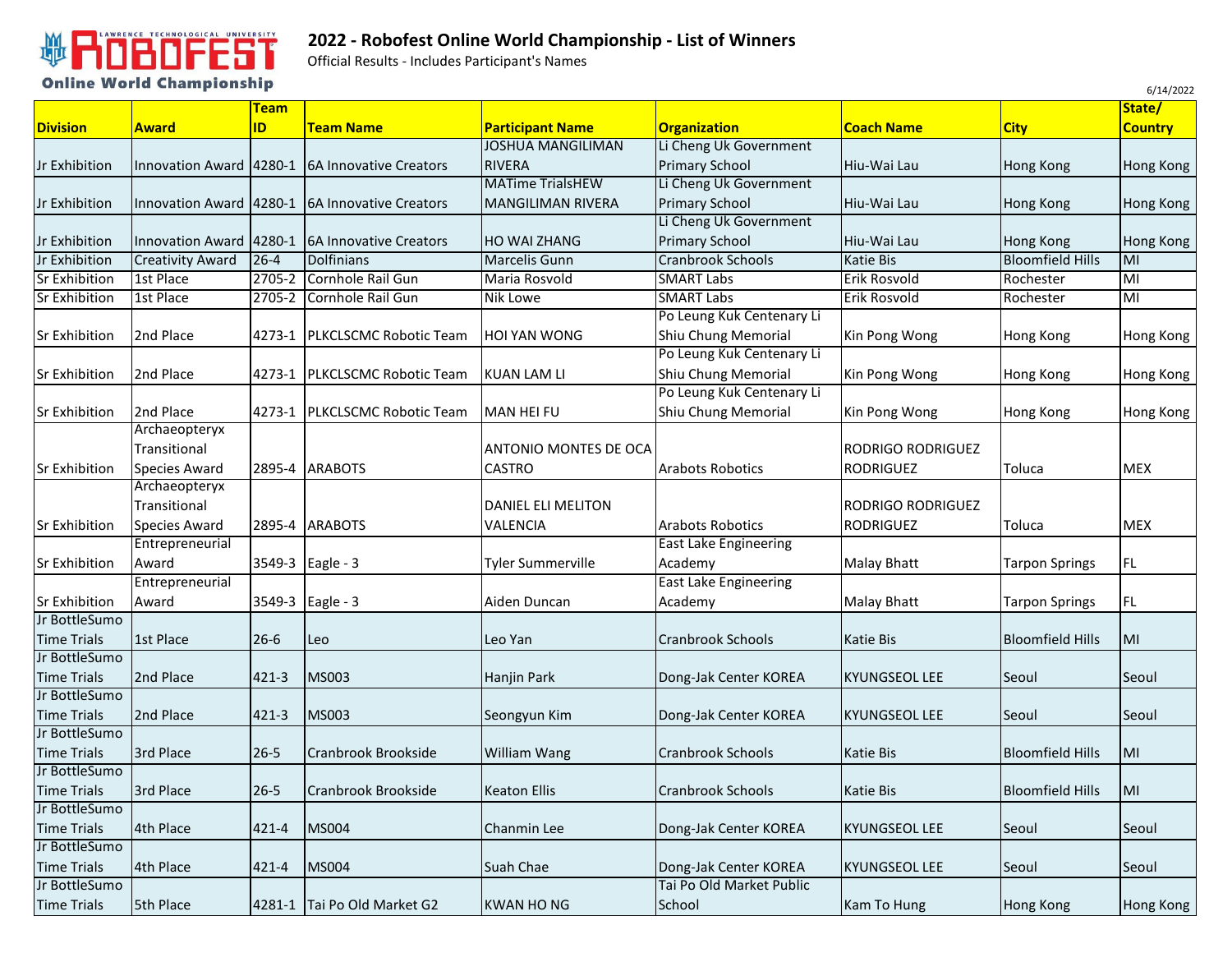

 $6/14/2022$ 

|                                     |              |          |                        |                              |                                                 |                       |                         | 0/14/2022      |
|-------------------------------------|--------------|----------|------------------------|------------------------------|-------------------------------------------------|-----------------------|-------------------------|----------------|
|                                     |              | Team     |                        |                              |                                                 |                       |                         | State/         |
| <b>Division</b>                     | <b>Award</b> | ID       | <b>Team Name</b>       | <b>Participant Name</b>      | <b>Organization</b><br>Tai Po Old Market Public | <b>Coach Name</b>     | <b>City</b>             | <b>Country</b> |
| Jr BottleSumo                       |              |          |                        |                              |                                                 |                       |                         |                |
| <b>Time Trials</b><br>Jr BottleSumo | 5th Place    | 4281-1   | Tai Po Old Market G2   | HOI LEONG WONG               | School<br>Tai Po Old Market Public              | Kam To Hung           | <b>Hong Kong</b>        | Hong Kong      |
|                                     |              |          |                        |                              |                                                 |                       |                         |                |
| <b>Time Trials</b>                  | 5th Place    | 4281-1   | Tai Po Old Market G2   | YIK TO LEUNG                 | School                                          | Kam To Hung           | <b>Hong Kong</b>        | Hong Kong      |
| Jr BottleSumo                       |              |          |                        |                              |                                                 |                       |                         |                |
| <b>Time Trials</b>                  | 6th Place    | $26 - 7$ | Oscar                  | <b>Oscar Shelton</b>         | <b>Cranbrook Schools</b>                        | Katie Bis             | <b>Bloomfield Hills</b> | MI             |
| Jr BottleSumo                       | Outstanding  |          |                        | <b>ALONSO EMILIANO PALMA</b> |                                                 |                       |                         |                |
| <b>Time Trials</b>                  | Introduction | 3728-1   | <b>ARABOTS RUBIK</b>   | LEGORRETA                    | <b>Arabots Robotics</b>                         | ALEJANDRO LOPEZ DIAZ  | Toluca                  | <b>MEX</b>     |
| Jr BottleSumo                       | Outstanding  |          |                        | <b>GERARDO EUGENIO</b>       |                                                 |                       |                         |                |
| <b>Time Trials</b>                  | Introduction | 3728-1   | <b>ARABOTS RUBIK</b>   | <b>LECHUGA</b>               | <b>Arabots Robotics</b>                         | ALEJANDRO LOPEZ DIAZ  | Toluca                  | <b>MEX</b>     |
| Jr BottleSumo                       | Outstanding  |          |                        | <b>CARLOS FLORES</b>         |                                                 |                       |                         |                |
| <b>Time Trials</b>                  | Introduction | 3728-1   | <b>ARABOTS RUBIK</b>   | <b>RODRIGUEZ</b>             | <b>Arabots Robotics</b>                         | ALEJANDRO LOPEZ DIAZ  | Toluca                  | <b>MEX</b>     |
| Jr BottleSumo                       | Outstanding  |          |                        |                              |                                                 |                       |                         |                |
| <b>Time Trials</b>                  | Introduction | 3652-1   | Deadly KICKER          | SARAH WAN-HSIN HSIEH         | Korrnel Ritz Academy                            | <b>HONG-SYUAN LIN</b> | Taichung City           | Taiwan         |
| Jr BottleSumo                       | Outstanding  |          |                        |                              |                                                 |                       |                         |                |
| <b>Time Trials</b>                  | Introduction |          | 3652-1 Deadly KICKER   | ZHEN-YU HSIEH                | Korrnel Ritz Academy                            | <b>HONG-SYUAN LIN</b> | <b>Taichung City</b>    | Taiwan         |
| Jr BottleSumo                       | Outstanding  |          |                        |                              |                                                 |                       |                         |                |
| <b>Time Trials</b>                  | Introduction | 3652-1   | Deadly KICKER          | YOLANDA YI-JEN TSAI          | Korrnel Ritz Academy                            | <b>HONG-SYUAN LIN</b> | <b>Taichung City</b>    | Taiwan         |
| <b>Sr Classic</b>                   |              |          |                        |                              |                                                 |                       |                         |                |
| BottleSumo                          |              |          |                        |                              |                                                 |                       |                         |                |
| <b>Time Trials</b>                  | 1st Place    |          | 2864-3 RIHK BSC A TEAM | Sung Yuen Ryan Lui           | Robot Institute of Hong Kong CHAN TING KWOK     |                       | Hong Kong               | HК             |
| <b>Sr Classic</b>                   |              |          |                        |                              |                                                 |                       |                         |                |
| BottleSumo                          |              |          |                        |                              |                                                 |                       |                         |                |
| <b>Time Trials</b>                  | 1st Place    |          | 2864-3 RIHK BSC_A TEAM | <b>Alastair FOTHERGILL</b>   | Robot Institute of Hong Kong CHAN TING KWOK     |                       | Hong Kong               | <b>HK</b>      |
| <b>Sr Classic</b>                   |              |          |                        |                              |                                                 |                       |                         |                |
| BottleSumo                          |              |          |                        |                              |                                                 |                       |                         |                |
| <b>Time Trials</b>                  | 2nd Place    | $26-9$   | <b>Bongo Bananas</b>   | Zev Frankel                  | <b>Cranbrook Schools</b>                        | Katie Bis             | <b>Bloomfield Hills</b> | MI             |
| <b>Sr Classic</b>                   |              |          |                        |                              |                                                 |                       |                         |                |
| BottleSumo                          |              |          |                        |                              |                                                 |                       |                         |                |
| <b>Time Trials</b>                  | 2nd Place    | $26-9$   | <b>Bongo Bananas</b>   | Ryohei Horiba                | <b>Cranbrook Schools</b>                        | <b>Katie Bis</b>      | <b>Bloomfield Hills</b> | MI             |
| <b>Sr Classic</b>                   |              |          |                        |                              |                                                 |                       |                         |                |
| BottleSumo                          |              |          |                        |                              |                                                 |                       |                         |                |
| <b>Time Trials</b>                  | 3rd Place    | 4257-2   | Olethros               | Kofi Ennin Acheampong        | Prempeh College                                 | Kwame Owusu Opoku     | Kumasi                  | Ghana          |
| <b>Sr Classic</b>                   |              |          |                        |                              |                                                 |                       |                         |                |
| BottleSumo                          |              |          |                        |                              |                                                 |                       |                         |                |
| <b>Time Trials</b>                  | 3rd Place    |          | 4257-2 Olethros        | Frank Adomako                | Prempeh College                                 | Kwame Owusu Opoku     | Kumasi                  | Ghana          |
| <b>Sr Classic</b>                   |              |          |                        |                              |                                                 |                       |                         |                |
| BottleSumo                          |              |          |                        |                              |                                                 |                       |                         |                |
| <b>Time Trials</b>                  | 3rd Place    |          | 4257-2 Olethros        | Caleb Alhassan               | Prempeh College                                 | Kwame Owusu Opoku     | Kumasi                  | Ghana          |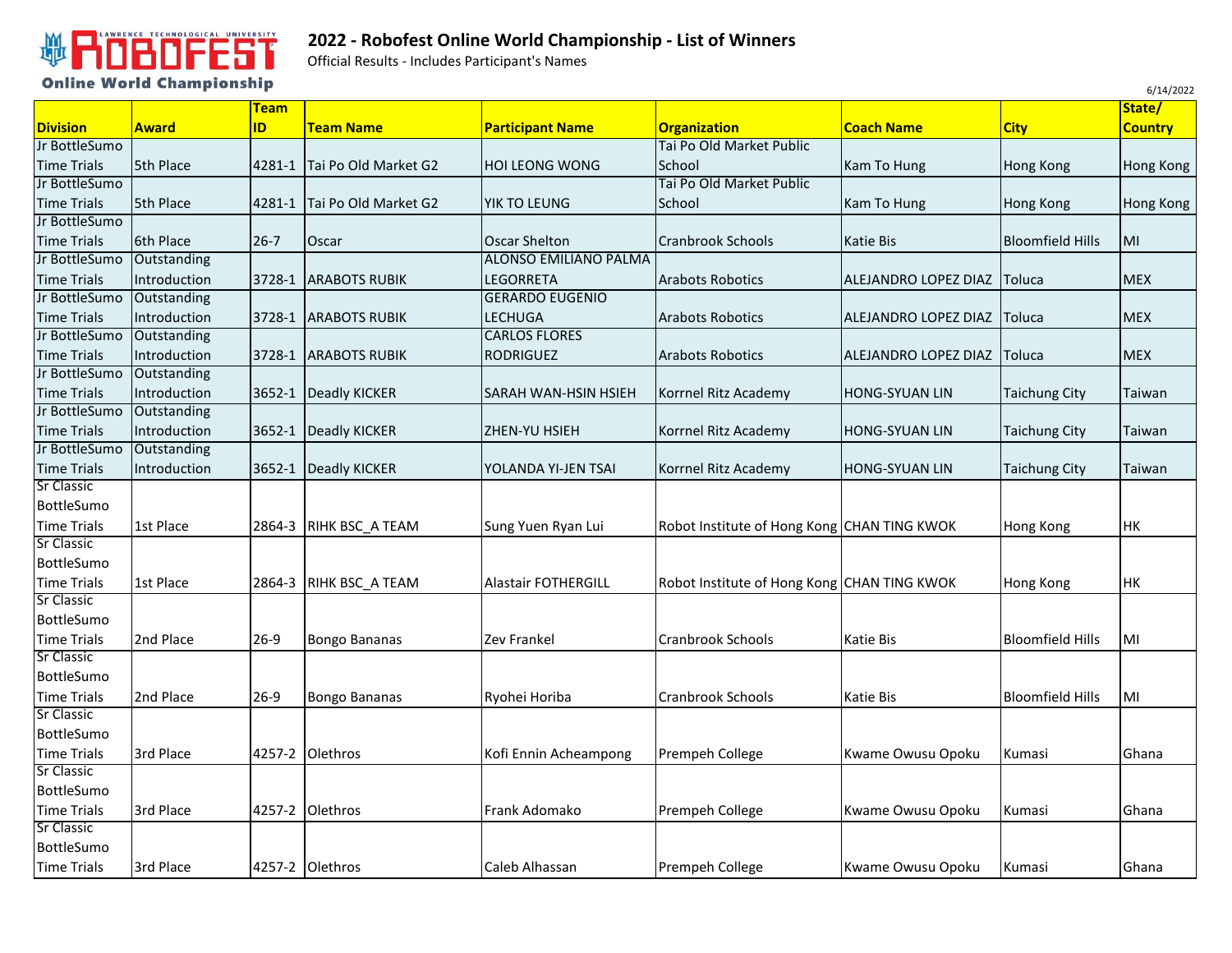

 $6/14/2022$ 

|                     |              |              |                 |                                               |                          | 0/14/2022            |              |                |
|---------------------|--------------|--------------|-----------------|-----------------------------------------------|--------------------------|----------------------|--------------|----------------|
|                     |              | <b>Team</b>  |                 |                                               |                          |                      |              | <b>State/</b>  |
| <b>Division</b>     | <b>Award</b> | ID           | Team Name       | <b>Participant Name</b>                       | <b>Organization</b>      | <b>Coach Name</b>    | <b>City</b>  | <b>Country</b> |
| <b>Sr</b> Classic   |              |              |                 |                                               |                          |                      |              |                |
| BottleSumo          |              |              |                 |                                               |                          |                      | Jeddah Saudi |                |
| <b>Time Trials</b>  | 4th Place    | 4264-1       | Baraq           | Wareef Alghaylani                             | Jeddah Gifted School     | Retaj Alsulami       | Arabia       | Jeddah         |
| <b>Sr Classic</b>   |              |              |                 |                                               |                          |                      |              |                |
| BottleSumo          |              |              |                 |                                               |                          |                      | Jeddah Saudi |                |
| <b>Time Trials</b>  | 4th Place    | 4264-1 Baraq |                 | Dania Basahi                                  | Jeddah Gifted School     | Retaj Alsulami       | Arabia       | Jeddah         |
| <b>Sr Classic</b>   |              |              |                 |                                               |                          |                      |              |                |
| BottleSumo          |              |              |                 |                                               |                          |                      | Jeddah Saudi |                |
| <b>Time Trials</b>  | 4th Place    | 4264-1 Baraq |                 | Layan Noorwali                                | Jeddah Gifted School     | Retaj Alsulami       | Arabia       | Jeddah         |
| <b>Sr Classic</b>   |              |              |                 |                                               |                          |                      |              |                |
| BottleSumo          |              |              |                 |                                               |                          |                      |              |                |
| <b>Time Trials</b>  | 5th Place    |              | 3627-6 Chihs H1 | yi-le lin                                     | <b>CHINGSHIN ACADEMY</b> | YEN-JU NIU           | Taipei       | Taiwan         |
| <b>Sr Classic</b>   |              |              |                 |                                               |                          |                      |              |                |
| BottleSumo          |              |              |                 |                                               |                          |                      |              |                |
| <b>Time Trials</b>  | 5th Place    |              | 3627-6 Chihs H1 | <b>SHIH YAN CHENG</b>                         | <b>CHINGSHIN ACADEMY</b> | YEN-JU NIU           | Taipei       | Taiwan         |
| <b>Sr Classic</b>   |              |              |                 |                                               |                          |                      |              |                |
| BottleSumo          |              |              |                 |                                               |                          |                      |              | South          |
| <b>Time Trials</b>  | Clean Sweep  | $421 - 1$    | <b>MS001</b>    | Seungjun Hyun                                 | Dong-Jak Center KOREA    | <b>KYUNGSEOL LEE</b> | Seoul        | Korea          |
| <b>Sr Classic</b>   |              |              |                 |                                               |                          |                      |              |                |
| BottleSumo          |              |              |                 |                                               |                          |                      |              | South          |
| <b>Time Trials</b>  | Clean Sweep  | 421-1        | <b>MS001</b>    | Jaewon Kim                                    | Dong-Jak Center KOREA    | <b>KYUNGSEOL LEE</b> | Seoul        | Korea          |
| <b>Sr Classic</b>   |              |              |                 |                                               |                          |                      |              |                |
| BottleSumo          |              |              |                 |                                               |                          |                      |              | South          |
| <b>Time Trials</b>  | Clean Sweep  | $421 - 1$    | MS001           | Yesung Yeom                                   | Dong-Jak Center KOREA    | <b>KYUNGSEOL LEE</b> | Seoul        | Korea          |
| <b>Sr Classic</b>   |              |              |                 |                                               |                          |                      |              |                |
| BottleSumo          |              |              |                 |                                               |                          |                      |              |                |
| <b>Time Trials</b>  | Clean Sweep  |              | 3627-8 CHJHS N2 | <b>I-LE LIN</b>                               | <b>CHINGSHIN ACADEMY</b> | YEN-JU NIU           | Taipei       | Taiwan         |
| <b>Sr Classic</b>   |              |              |                 |                                               |                          |                      |              |                |
| BottleSumo          |              |              |                 |                                               |                          |                      |              |                |
| <b>Time Trials</b>  | Clean Sweep  |              | 3627-8 CHJHS N2 | YEN-CHENG SHIH                                | <b>CHINGSHIN ACADEMY</b> | YEN-JU NIU           | Taipei       | Taiwan         |
| <b>Sr Unlimited</b> |              |              |                 |                                               |                          |                      |              |                |
| <b>BottleSumo</b>   |              |              |                 |                                               |                          | RODRIGO RODRIGUEZ    |              |                |
| <b>Time Trials</b>  | 1st Place    | 2895-3       | <b>ARABOTS</b>  | <b>ANTONIO MONTES DE OCA Arabots Robotics</b> |                          | <b>RODRIGUEZ</b>     | Toluca       | <b>MEX</b>     |
| <b>Sr Unlimited</b> |              |              |                 |                                               |                          |                      |              |                |
| BottleSumo          |              |              |                 | <b>ALEJANDRO POSADAS</b>                      |                          | RODRIGO RODRIGUEZ    |              |                |
| <b>Time Trials</b>  | 1st Place    |              | 2895-3 ARABOTS  | <b>PADILLA</b>                                | <b>Arabots Robotics</b>  | <b>RODRIGUEZ</b>     | Toluca       | <b>MEX</b>     |
| <b>Sr Unlimited</b> |              |              |                 |                                               |                          |                      |              |                |
| BottleSumo          |              |              |                 |                                               | Rothesay Netherwood      |                      |              |                |
| <b>Time Trials</b>  | 2nd Place    | 3455-5 RNS01 |                 | Alex Zhang                                    | School                   | <b>Tammy Earle</b>   | Rothesay     | <b>NB</b>      |
|                     |              |              |                 |                                               |                          |                      |              |                |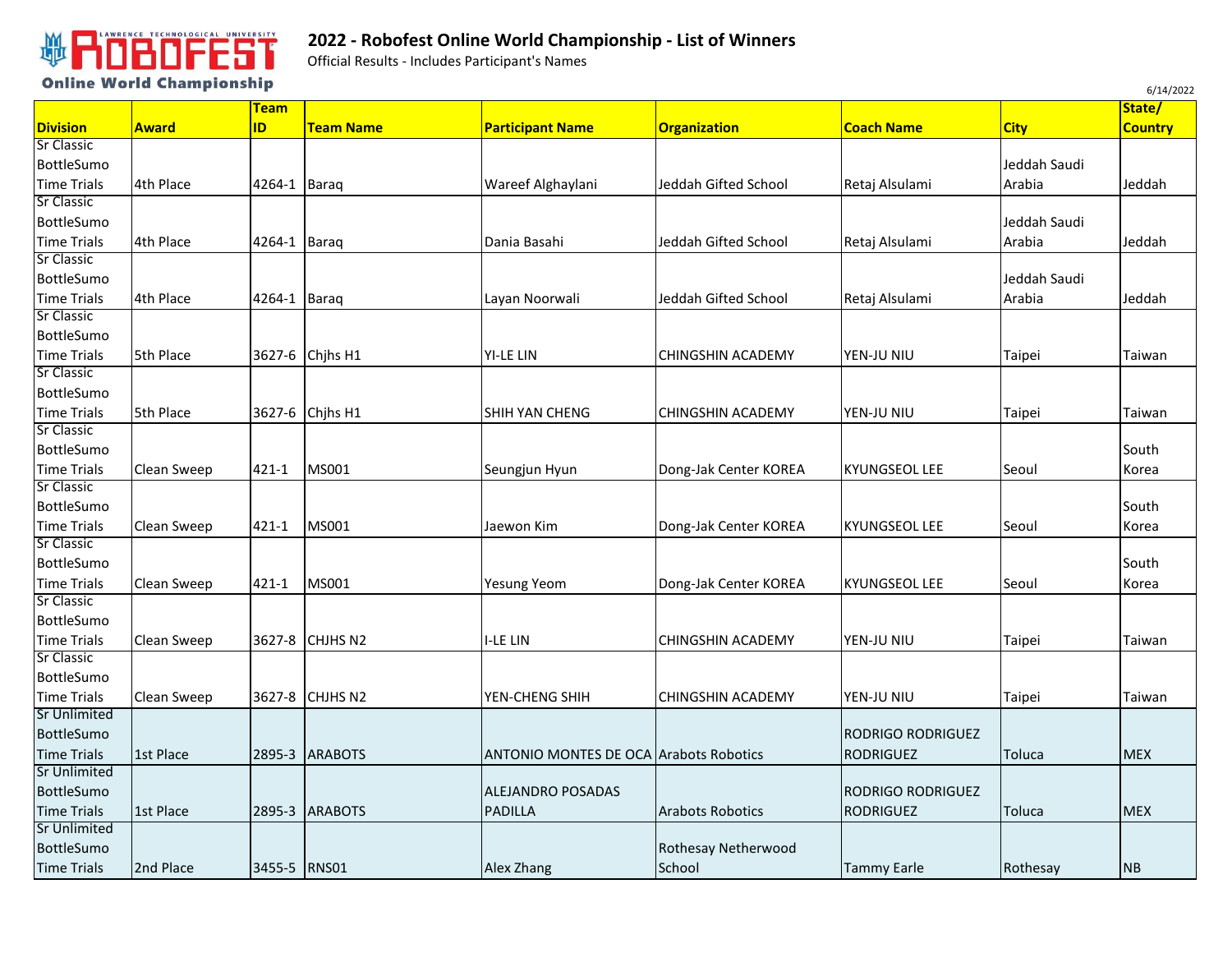

 $6/14/2022$ 

|                     |              |                   |                            |                         |                            |                       |             | 0/14/2022                |
|---------------------|--------------|-------------------|----------------------------|-------------------------|----------------------------|-----------------------|-------------|--------------------------|
| <b>Division</b>     | <b>Award</b> | <b>Team</b><br>ID | <b>Team Name</b>           | <b>Participant Name</b> | <b>Organization</b>        | <b>Coach Name</b>     | <b>City</b> | State/<br><b>Country</b> |
| <b>Sr Unlimited</b> |              |                   |                            |                         |                            |                       |             |                          |
| BottleSumo          |              |                   |                            |                         | Rothesay Netherwood        |                       |             |                          |
| <b>Time Trials</b>  | 2nd Place    | 3455-5 RNS01      |                            | <b>Harrison Yang</b>    | School                     | Tammy Earle           | Rothesay    | <b>NB</b>                |
| <b>Sr Unlimited</b> |              |                   |                            |                         |                            |                       |             |                          |
| BottleSumo          |              |                   |                            |                         |                            |                       |             | South                    |
| <b>Time Trials</b>  | 3rd Place    | 4223-1 ROBO1      |                            | YouWan Park             | <b>ROBO</b>                | <b>KIM HYEON SEO</b>  | Seoul       | Korea                    |
| <b>Sr Unlimited</b> |              |                   |                            |                         |                            |                       |             |                          |
| BottleSumo          |              |                   |                            |                         |                            |                       |             | South                    |
| <b>Time Trials</b>  | 3rd Place    | 4223-1 ROBO1      |                            | YouJune Park            | <b>ROBO</b>                | <b>KIM HYEON SEO</b>  | Seoul       | Korea                    |
| <b>Sr Unlimited</b> |              |                   |                            |                         |                            |                       |             |                          |
| BottleSumo          |              |                   |                            |                         |                            |                       |             | South                    |
| <b>Time Trials</b>  | 3rd Place    | 4223-1 ROBO1      |                            | JooWan Park             | <b>ROBO</b>                | <b>KIM HYEON SEO</b>  | Seoul       | Korea                    |
| Sr BottleSumo       | Outstanding  |                   |                            |                         |                            | <b>KARLA BERENICE</b> |             |                          |
| <b>Time Trials</b>  | Introduction | 4266-1 6 A.M.     |                            | ALEXA ROJAS MENA        | <b>ITESM</b>               | <b>COYOTE AGUIRRE</b> | Toluca      | <b>MEX</b>               |
| Sr BottleSumo       | Outstanding  |                   |                            | RAFAEL CEBALLOS         |                            | <b>KARLA BERENICE</b> |             |                          |
| <b>Time Trials</b>  | Introduction | 4266-1 6 A.M.     |                            | SALAZAR                 | <b>ITESM</b>               | <b>COYOTE AGUIRRE</b> | Toluca      | <b>MEX</b>               |
| Sr BottleSumo       | Outstanding  |                   |                            | MONSERRAT GARCIA        |                            | <b>KARLA BERENICE</b> |             |                          |
| <b>Time Trials</b>  | Introduction | 4266-1 6 A.M.     |                            | HERNANDEZ               | <b>ITESM</b>               | <b>COYOTE AGUIRRE</b> | Toluca      | <b>MEX</b>               |
| Sr BottleSumo       | Outstanding  |                   |                            |                         | Santa Rosa de Lima English |                       |             |                          |
| <b>Time Trials</b>  | Introduction | 4275-1            | <b>SRLE Team B</b>         | Hoi Lam Wong            | <b>Secondary School</b>    | Sao Keng Ng           | Macau       | Macau                    |
| Sr BottleSumo       | Outstanding  |                   |                            |                         | Santa Rosa de Lima English |                       |             |                          |
| <b>Time Trials</b>  | Introduction | 4275-1            | <b>SRLE Team B</b>         | Hio Lam Leong           | Secondary School           | Sao Keng Ng           | Macau       | Macau                    |
| Sr BottleSumo       | Outstanding  |                   |                            |                         | Santa Rosa de Lima English |                       |             |                          |
| <b>Time Trials</b>  | Introduction | 4275-1            | <b>SRLE Team B</b>         | Hio Chon Tang           | Secondary School           | Sao Keng Ng           | Macau       | Macau                    |
| Jr Game -           |              |                   | <b>Absolutely Famished</b> |                         |                            |                       |             |                          |
| <b>OceanBots</b>    | 1st Place    | 2705-1            | Raccoons                   | Adithi Prabhu           | <b>SMART Labs</b>          | Erik Rosvold          | Rochester   | MI                       |
| Jr Game -           |              |                   | <b>Absolutely Famished</b> |                         |                            |                       |             |                          |
| OceanBots           | 1st Place    | 2705-1            | Raccoons                   | Akshay Prabhu           | <b>SMART Labs</b>          | Erik Rosvold          | Rochester   | MI                       |
| Jr Game -           |              |                   | <b>Absolutely Famished</b> |                         |                            |                       |             |                          |
| OceanBots           | 1st Place    | 2705-1            | Raccoons                   | Arjun Badve             | <b>SMART Labs</b>          | Erik Rosvold          | Rochester   | MI                       |
| Jr Game -           |              |                   | <b>Absolutely Famished</b> |                         |                            |                       |             |                          |
| OceanBots           | 1st Place    | 2705-1            | Raccoons                   | Sanika Gadre            | <b>SMART Labs</b>          | Erik Rosvold          | Rochester   | MI                       |
| Jr Game -           |              |                   |                            |                         | Warren Woods Christian     |                       |             |                          |
| <b>OceanBots</b>    | 2nd Place    | 2446-1            | The Purple Doritos         | Lucien Lamothe          | School                     | <b>Becky Branch</b>   | Warren      | MI                       |
| Jr Game -           |              |                   |                            |                         | Warren Woods Christian     |                       |             |                          |
| OceanBots           | 2nd Place    |                   | 2446-1 The Purple Doritos  | <b>Eric Hessling</b>    | School                     | <b>Becky Branch</b>   | Warren      | MI                       |
| Jr Game -           |              |                   | Mediocrity at its          |                         |                            |                       |             |                          |
| <b>OceanBots</b>    | 3rd Place    |                   | 2072-2 Outstanding         | Will Clarke             | Southfield Christian       | <b>Philip Bigos</b>   | Southfield  | MI                       |
| Jr Game -           |              |                   | Mediocrity at its          |                         |                            |                       |             |                          |
| OceanBots           | 3rd Place    |                   | 2072-2 Outstanding         | Joseph Stevens          | Southfield Christian       | <b>Philip Bigos</b>   | Southfield  | MI                       |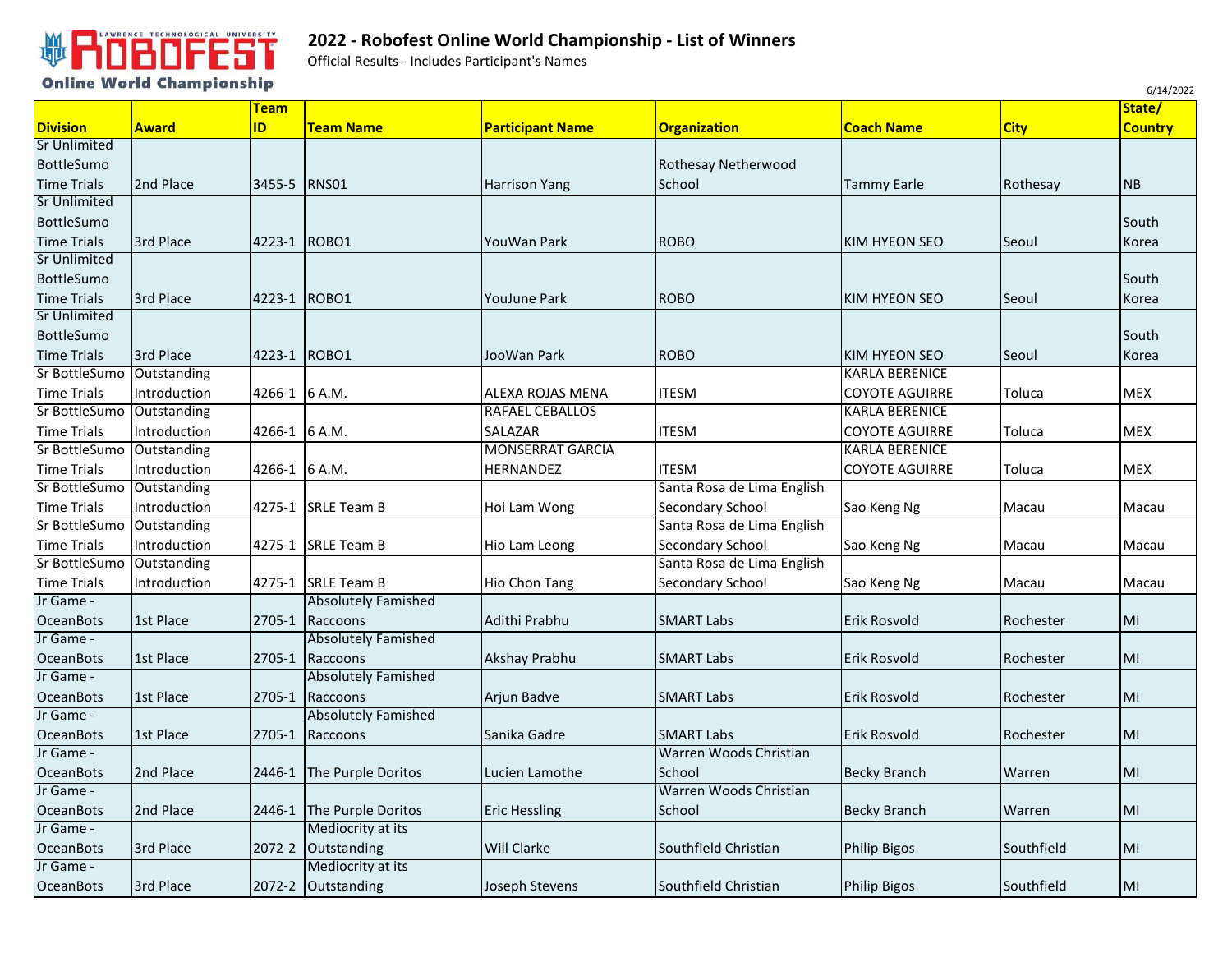

|                  |              | <b>Team</b> |                        |                              |                                 |                          |                 | 6/14/2022<br>State/ |  |
|------------------|--------------|-------------|------------------------|------------------------------|---------------------------------|--------------------------|-----------------|---------------------|--|
| <b>Division</b>  | <b>Award</b> | <b>ID</b>   | Team Name              | <b>Participant Name</b>      | <b>Organization</b>             | Coach Name               | <b>City</b>     | <b>Country</b>      |  |
| Jr Game -        |              |             |                        |                              |                                 |                          |                 |                     |  |
| <b>OceanBots</b> | 4th Place    | 2109-1      | 3Musketeers            | Udit Sai Talapaneni          | <b>LEGO LEGION</b>              | Srinivas Bommidi         | Novi            | MI                  |  |
| Jr Game -        |              |             |                        |                              |                                 |                          |                 |                     |  |
| <b>OceanBots</b> | 4th Place    | 2109-1      | 3Musketeers            | Rishi Babu                   | <b>LEGO LEGION</b>              | Srinivas Bommidi         | Novi            | MI                  |  |
| Jr Game -        |              |             |                        |                              |                                 |                          |                 |                     |  |
| <b>OceanBots</b> | 4th Place    | 2109-1      | 3Musketeers            | Shriram Kura                 | <b>LEGO LEGION</b>              | Srinivas Bommidi         | Novi            | MI                  |  |
| Jr Game -        |              |             |                        |                              |                                 |                          |                 |                     |  |
| <b>OceanBots</b> | 5th Place    | 3559-2      | <b>Team Element</b>    | <b>Brayden Comer</b>         | <b>Team Element</b>             | <b>Heather Welker</b>    | Canton          | MI                  |  |
| Jr Game -        |              |             |                        |                              |                                 |                          |                 |                     |  |
| <b>OceanBots</b> | 5th Place    | 3559-2      | <b>Team Element</b>    | <b>Michael Emley</b>         | <b>Team Element</b>             | <b>Heather Welker</b>    | Canton          | MI                  |  |
| Jr Game -        |              |             |                        |                              |                                 |                          |                 |                     |  |
| OceanBots        | 5th Place    | 3559-2      | <b>Team Element</b>    | Nolan Welker                 | <b>Team Element</b>             | <b>Heather Welker</b>    | Canton          | MI                  |  |
| Sr Game -        |              |             |                        |                              | PO LEUNG KUK TANG YUK           | <b>WONG YIU SHING</b>    |                 |                     |  |
| <b>OceanBots</b> | 1st Place    | 3354-1      | Team LH                | <b>Kwok Ho Tsang</b>         | <b>TIEN COLLEGE</b>             | <b>ANDRE</b>             | Hong Kong       | <b>HK</b>           |  |
| Sr Game -        |              |             |                        |                              | PO LEUNG KUK TANG YUK           | <b>WONG YIU SHING</b>    |                 |                     |  |
| OceanBots        | 1st Place    | 3354-1      | Team LH                | Wai Yin Choi                 | <b>TIEN COLLEGE</b>             | <b>ANDRE</b>             | Hong Kong       | <b>HK</b>           |  |
| Sr Game -        |              |             |                        |                              | PO LEUNG KUK TANG YUK           | <b>WONG YIU SHING</b>    |                 |                     |  |
| OceanBots        | 1st Place    | 3354-1      | <b>Team LH</b>         | Tsz To Wong                  | <b>TIEN COLLEGE</b>             | ANDRE                    | Hong Kong       | HK                  |  |
| Sr Game -        |              |             |                        |                              |                                 |                          |                 |                     |  |
| OceanBots        | 2nd Place    | 4257-3      | Rescue                 | <b>Bright Andoh</b>          | Prempeh College                 | Kwame Owusu Opoku        | Kumasi          | Ghana               |  |
| Sr Game -        |              |             |                        |                              |                                 |                          |                 |                     |  |
| OceanBots        | 2nd Place    | 4257-3      | Rescue                 | Seth Afeku                   | Prempeh College                 | Kwame Owusu Opoku        | Kumasi          | Ghana               |  |
| Sr Game -        |              |             |                        |                              |                                 |                          |                 |                     |  |
| OceanBots        | 2nd Place    | 4257-3      | Rescue                 | <b>Immanuel Tutu</b>         | Prempeh College                 | Kwame Owusu Opoku        | Kumasi          | Ghana               |  |
| Sr Game -        |              |             |                        |                              |                                 |                          |                 |                     |  |
| <b>OceanBots</b> | 2nd Place    | 4257-3      | Rescue                 | Nana Opoku Osei Mensah       | Prempeh College                 | Kwame Owusu Opoku        | Kumasi          | Ghana               |  |
| Sr Game -        |              |             |                        |                              |                                 |                          |                 |                     |  |
| OceanBots        | 2nd Place    | 4257-3      | Rescue                 | Kofi Ennin Acheampong        | Prempeh College                 | Kwame Owusu Opoku        | Kumasi          | Ghana               |  |
| Sr Game -        |              |             |                        | <b>ANTONIO MONTES DE OCA</b> |                                 | <b>RODRIGO RODRIGUEZ</b> |                 |                     |  |
| <b>OceanBots</b> | 3rd Place    | 2895-5      | <b>ARABOTS CHANCLA</b> | <b>CASTRO</b>                | <b>Arabots Robotics</b>         | <b>RODRIGUEZ</b>         | Toluca          | <b>MEX</b>          |  |
| Sr Game -        |              |             |                        |                              |                                 | <b>RODRIGO RODRIGUEZ</b> |                 |                     |  |
| OceanBots        | 3rd Place    | 2895-5      | <b>ARABOTS CHANCLA</b> | DANIEL ELI VALENCIA          | Arabots Robotics                | <b>RODRIGUEZ</b>         | Toluca          | <b>MEX</b>          |  |
| Sr Game -        |              |             |                        |                              | <b>Annapolis West Education</b> |                          |                 |                     |  |
| <b>OceanBots</b> | 4th Place    |             | 2668-1 Royal Robots    | Saul Hafting                 | Centre                          | <b>Jeff Hafting</b>      | Annapolis Royal | <b>NS</b>           |  |
| Sr Game -        |              |             |                        |                              | Annapolis West Education        |                          |                 |                     |  |
| OceanBots        | 4th Place    |             | 2668-1 Royal Robots    | Owen McClair                 | Centre                          | <b>Jeff Hafting</b>      | Annapolis Royal | <b>NS</b>           |  |
| Sr Game -        |              |             |                        |                              | Annapolis West Education        |                          |                 |                     |  |
| OceanBots        | 4th Place    |             | 2668-1 Royal Robots    | Logan Cornwall               | Centre                          | <b>Jeff Hafting</b>      | Annapolis Royal | <b>NS</b>           |  |
| Sr Game -        |              |             |                        |                              | <b>Annapolis West Education</b> |                          |                 |                     |  |
| OceanBots        | 4th Place    |             | 2668-1 Royal Robots    | Cameron Chapman              | Centre                          | Jeff Hafting             | Annapolis Royal | <b>NS</b>           |  |